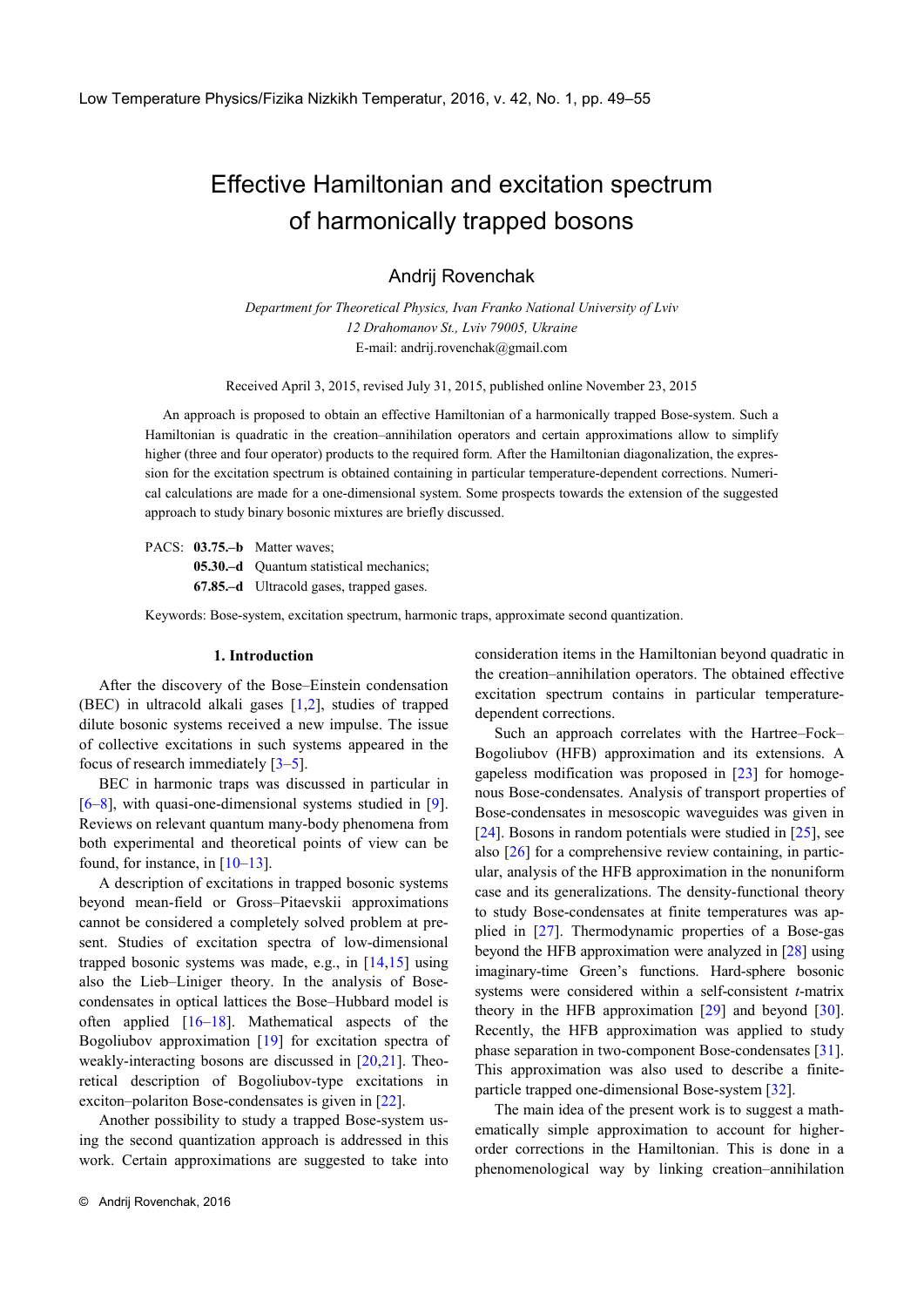operator products to the respective occupation numbers. The obtained analytical expressions might be further also used with results of more thorough derivations.

The paper is organized as follows. In the next Section, the Hamiltonian of the problem is written in the second quantization formalism with some simplification made to account for a macroscopic occupation of the ground state. The diagonalization procedure leading to an effective Hamiltonian is described in Sec. 3. Numerical analysis of a one-dimensional problem is given in Sec. 4. Some prospects of the proposed techniques in application to binary bosonic mixtures are analyzed in Sec. 5. A brief discussion in Sec. 6 concludes the paper.

# **2. Hamiltonian in the second quantization formalism**

Let a *D*-dimensional system of *N* weakly-interacting bosons of mass *m* be confined to a harmonic trap

$$
V(x_1, ..., x_D) = \frac{m}{2} \left( \omega_1^2 x_1^2 + ... + \omega_D^2 x_D^2 \right)
$$
 (1)

and the potential of interatomic interaction is given by

$$
U(x_1, ..., x_D) = g\delta(\mathbf{x}),
$$

where the vector  $\mathbf{x} = (x_1, ..., x_D)$  and *g* is the coupling constant.

The Hamiltonian of such a system reads:

$$
\hat{H} = \sum_{i=1}^{N} \left[ \frac{\hat{\mathbf{p}}_i^2}{2m} + V(\mathbf{x}_i) \right] + \sum_{1 \le i < j \le N} U(\mathbf{x}_i - \mathbf{x}_j) = \hat{H}_0 + \hat{U}.
$$
 (2)

Here,  $\hat{\mathbf{p}}_i$  is the momentum operator of the *i*th particle,  $x_i$  is its coordinate.

It is possible to develop the second quantization approach using the eigenfunctions of the operator  $H_0$ , i. e., an ordinary *D*-dimensional harmonic oscillator.

Let  $\hat{a}_j^{\dagger}$ ,  $\hat{a}_j$  be the creation and annihilation operators for the state  $|\mathbf{j}\rangle = | j_1, ..., j_D \rangle$ , respectively. The corresponding energy levels

$$
\varepsilon_{\mathbf{j}} = \hbar \big( \omega_1 j_1 + \dots + \omega_D j_D \big). \tag{3}
$$

In this representation the Hamiltonian is

$$
\hat{H} = \sum_{\mathbf{j}} \varepsilon_{\mathbf{j}} \hat{a}_{\mathbf{j}}^{\dagger} \hat{a}_{\mathbf{j}} + \frac{1}{2} \sum_{\mathbf{j}, \mathbf{k}, \mathbf{l}, \mathbf{m}} \langle \mathbf{j} \mathbf{k} | U | \mathbf{l} \mathbf{m} \rangle \hat{a}_{\mathbf{j}}^{\dagger} \hat{a}_{\mathbf{k}}^{\dagger} \hat{a}_{\mathbf{l}} \hat{a}_{\mathbf{m}}. \tag{4}
$$

The operators satisfy standard bosonic commutation relations:

$$
\left[ \hat{a}_{\mathbf{j}}, \hat{a}_{\mathbf{k}}^{\dagger} \right] = \delta_{\mathbf{j}\mathbf{k}}.
$$
 (5)

Following Bogoliubov [\[19\]](#page-6-13), we assume the occupation number of the lowest state  $N_0$  is a macroscopic number. As it is an eigenvalue of the operator  $\hat{a}_0^{\dagger} \hat{a}_0$ , one can treat  $\hat{a}_0^{\dagger}$ and  $\hat{a}_0$  as *c*-numbers, so that

$$
\hat{a}_0^{\dagger} \hat{a}_0 = N_0, \quad \hat{a}_0 \hat{a}_0^{\dagger} = N_0 + 1 \approx N_0,
$$
  
 $\hat{a}_0^{\dagger} \approx \sqrt{N_0}, \quad \hat{a}_0 \approx \sqrt{N_0}.$ 

Upon singling out items with one, two, three, and four operators with the zero index, the Hamiltonian becomes:

$$
\hat{H} = \text{const} + \sum_{\mathbf{j}\neq 0} \varepsilon_{\mathbf{j}} \hat{a}_{\mathbf{j}}^{\dagger} \hat{a}_{\mathbf{j}} + N_0^{3/2} \sum_{\mathbf{j}\neq 0} \left\{ \langle \mathbf{j}0 | U | 00 \rangle \hat{a}_{\mathbf{j}}^{\dagger} + \langle 00 | U | \mathbf{j}0 \rangle \hat{a}_{\mathbf{j}} \right\} + \frac{N_0}{2} \sum_{\mathbf{j}, \mathbf{k}\neq 0} \left\{ 4 \langle \mathbf{j}0 | U | \mathbf{k}0 \rangle \hat{a}_{\mathbf{j}}^{\dagger} \hat{a}_{\mathbf{k}} + \langle \mathbf{j} \mathbf{k} | U | 00 \rangle \hat{a}_{\mathbf{j}}^{\dagger} \hat{a}_{\mathbf{k}}^{\dagger} + \langle 00 | U | \mathbf{j} \mathbf{k} \rangle \hat{a}_{\mathbf{j}} \hat{a}_{\mathbf{k}} \right\} + \frac{N_0^{1/2}}{2} \sum_{\mathbf{j}, \mathbf{k}, \mathbf{l}\neq 0} \left\{ 2 \langle \mathbf{j} \mathbf{k} | U | 10 \rangle \hat{a}_{\mathbf{j}}^{\dagger} \hat{a}_{\mathbf{k}}^{\dagger} \hat{a}_{\mathbf{l}} + 2 \langle \mathbf{j}0 | U | \mathbf{k} \rangle \hat{a}_{\mathbf{j}}^{\dagger} \hat{a}_{\mathbf{k}} \hat{a}_{\mathbf{l}} \right\} + \frac{1}{2} \sum_{\mathbf{j}, \mathbf{k}, \mathbf{l}, \mathbf{m}\neq 0} \langle \mathbf{j} \mathbf{k} | U | \mathbf{l} \mathbf{m} \rangle \hat{a}_{\mathbf{j}}^{\dagger} \hat{a}_{\mathbf{k}}^{\dagger} \hat{a}_{\mathbf{l}} \hat{a}_{\mathbf{m}}, \quad (6)
$$

where "const" denotes items of a non-operator nature. We will not neglect the terms having more than two operators with non-zero index as it is usually done in the approximate second quantization, but instead will further try to take them into account in some effective manner.

It was shown in [\[33\]](#page-6-27) that items linear in  $\hat{a}^{\dagger}$  or  $\hat{a}$  produce solely a constant shift of the energy levels, so one can neglect them in further analysis. Dropping also a constant term, we obtain the following Hamiltonian:

$$
\hat{H} = \sum_{\mathbf{j}\neq 0} \hat{a}_{\mathbf{j}}^{\dagger} \hat{a}_{\mathbf{j}} + \frac{N_0}{2} \sum_{\mathbf{j}, \mathbf{k}\neq 0} c_{\mathbf{j}\mathbf{k}} (4\hat{a}_{\mathbf{j}}^{\dagger} \hat{a}_{\mathbf{k}} + \hat{a}_{\mathbf{j}}^{\dagger} \hat{a}_{\mathbf{k}}^{\dagger} + \hat{a}_{\mathbf{j}} \hat{a}_{\mathbf{k}}) +
$$

$$
+ N_0^{1/2} \sum_{\mathbf{j}, \mathbf{k}, \mathbf{l}\neq 0} c_{\mathbf{j}\mathbf{k}\mathbf{l}} (\hat{a}_{\mathbf{j}}^{\dagger} \hat{a}_{\mathbf{k}}^{\dagger} \hat{a}_{\mathbf{l}} + \hat{a}_{\mathbf{j}}^{\dagger} \hat{a}_{\mathbf{k}} \hat{a}_{\mathbf{l}}) +
$$

$$
+ \frac{1}{2} \sum_{\mathbf{j}, \mathbf{k}, \mathbf{l}, \mathbf{m}\neq 0} c_{\mathbf{j}\mathbf{k}\mathbf{l}\mathbf{m}} \hat{a}_{\mathbf{j}}^{\dagger} \hat{a}_{\mathbf{k}}^{\dagger} \hat{a}_{\mathbf{l}} \hat{a}_{\mathbf{m}}, \tag{7}
$$

where, recalling that the harmonic oscillator eigenfunctions are real-valued,

\_\_\_\_\_\_\_\_\_\_\_\_\_\_\_\_\_\_\_\_\_\_\_\_\_\_\_\_\_\_\_\_\_\_\_\_\_\_\_\_\_\_\_\_\_\_\_\_

$$
c_{jk} = \langle j0 | U | k0 \rangle = \langle jk | U | 00 \rangle = \langle 00 | U | jk \rangle, \quad (8)
$$

$$
c_{jkl} = \langle jk | U | 10 \rangle = \langle j0 | U | kl \rangle, \tag{9}
$$

$$
c_{jklm} = \langle jk | U | Im \rangle. \tag{10}
$$

## **3. Diagonalization procedure**

In order to obtain a quadratic form with respect to the  $\hat{a}^{\dagger}$ ,  $\hat{a}$  operators suitable for subsequent diagonalization, the following procedure might be applied. The occupation number corresponding to the state | **j**〉 is

$$
n_{\mathbf{j}} = \langle \hat{a}_{\mathbf{j}}^{\dagger} \hat{a}_{\mathbf{j}} \rangle, \tag{11}
$$

from which we can propose to make a substitution of operators in items with more than two of them:

50 Low Temperature Physics/Fizika Nizkikh Temperatur, 2016, v. 42, No. 1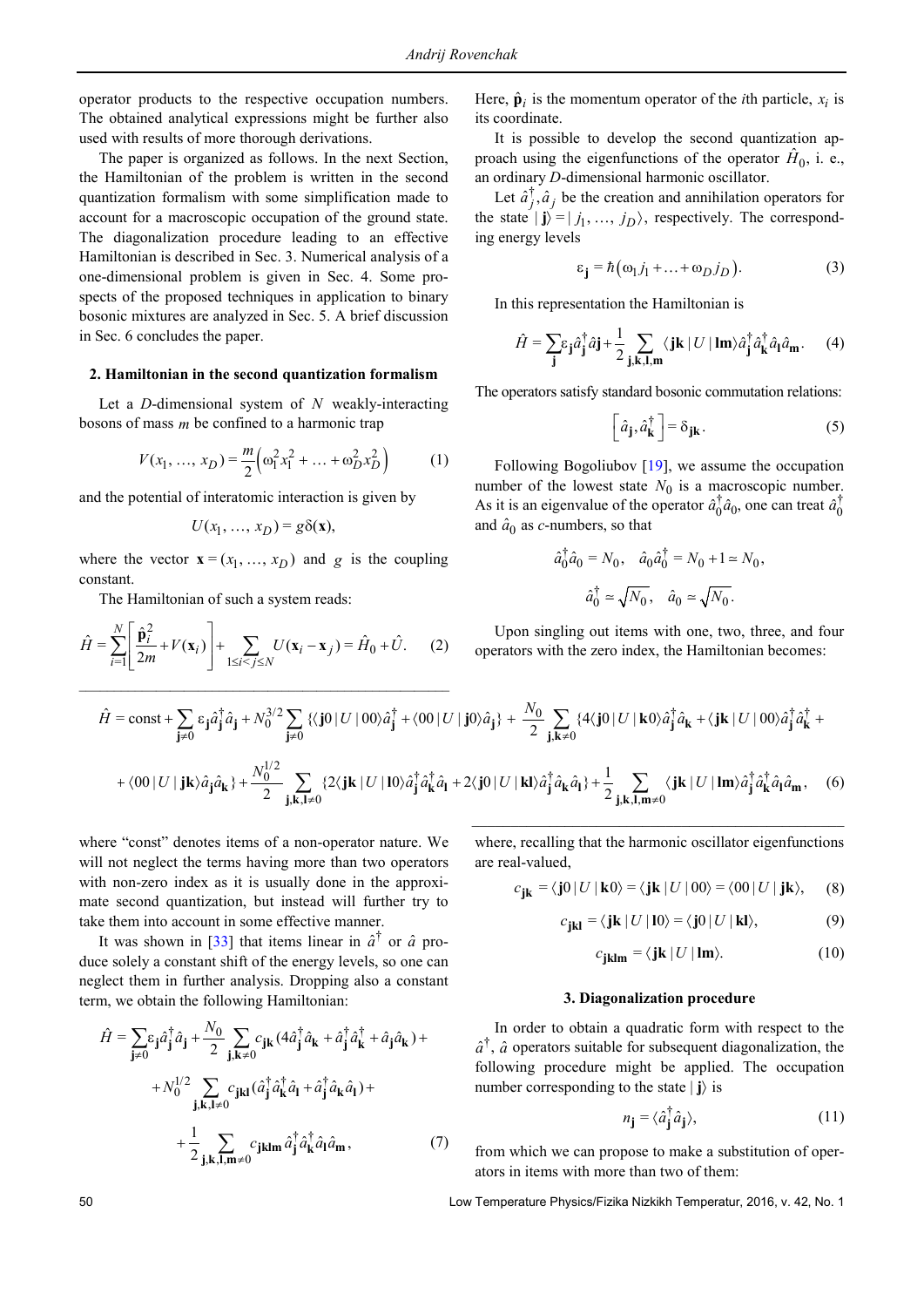$$
\hat{a}_{\mathbf{j}}^{\dagger} \to n_{\mathbf{j}}^{x}, \qquad \hat{a}_{\mathbf{j}} \to n_{\mathbf{j}}^{1-x} \tag{12}
$$

with a parameter *x* to be fixed later.

After this procedure, we arrive at the diagonalization problem for the quadratic form of a general type

$$
\sum_{j,k} \left( A_{jk} \hat{a}_j^{\dagger} \hat{a}_k + B_{jk} \hat{a}_j^{\dagger} \hat{a}_k^{\dagger} + B_{jk}^* \hat{a}_j \hat{a}_k \right), \tag{13}
$$

which has been already addressed in some works [\[33](#page-6-27)[–36\]](#page-6-28).

A mathematically simpler treatment can be achieved by introducing further approximations, namely by linking the creation–annihilation operators with different indices via some factor,

$$
\hat{a}_{\mathbf{k}} = f_{\mathbf{k} \mathbf{j}} \hat{a}_{\mathbf{j}}, \qquad \hat{a}_{\mathbf{k}}^{\dagger} = f_{\mathbf{k} \mathbf{j}}^* \hat{a}_{\mathbf{j}}^{\dagger}.
$$
 (14)

With correlation (12) in mind, the following expression is consistently derived:

$$
f_{\mathbf{k}\mathbf{j}} = \left(\frac{n_{\mathbf{k}}}{n_{\mathbf{j}}}\right)^{1-x}, \qquad f_{\mathbf{k}\mathbf{j}}^* = \left(\frac{n_{\mathbf{k}}}{n_{\mathbf{j}}}\right)^x. \tag{15}
$$

Provided that the occupation numbers  $n_j$  are real and positive, so  $f_{kj} = f_{kj}$  and thus  $x = 1/2$ . For brevity, the following notation will be also used below:

$$
h_{\mathbf{j}} = n_{\mathbf{j}}^{x} = \sqrt{n_{\mathbf{j}}}.
$$
 (16)

Three-operator items are thus substituted in the following manner

$$
c_{jkl}(\hat{a}_j^{\dagger}\hat{a}_k^{\dagger}\hat{a}_l + \hat{a}_j^{\dagger}\hat{a}_k\hat{a}_l) \rightarrow \frac{c_{jkl}}{3}(\hat{a}_j^{\dagger}\hat{a}_k^{\dagger}h_l + \hat{a}_j^{\dagger}\hat{a}_lh_k + \hat{a}_k^{\dagger}\hat{a}_lh_j) +
$$

$$
+ \frac{c_{jkl}}{3}(\hat{a}_j^{\dagger}\hat{a}_kh_l + \hat{a}_j^{\dagger}\hat{a}_lh_k + \hat{a}_k\hat{a}_lh_j), \qquad (17)
$$

while for the four-operator product one has

$$
c_{jklm} \hat{a}_j^\dagger \hat{a}_k^\dagger \hat{a}_l \hat{a}_m \rightarrow \frac{c_{jklm}}{6} (\hat{a}_j^\dagger \hat{a}_k^\dagger h_l h_m + \hat{a}_l \hat{a}_m h_j h_k + + \hat{a}_j^\dagger \hat{a}_l h_k h_m + \hat{a}_k^\dagger \hat{a}_m h_j h_l + \hat{a}_k^\dagger \hat{a}_l h_j h_m + \hat{a}_j^\dagger \hat{a}_m h_k h_l).
$$
 (18)

Taking to account the symmetry of the coefficients  $c_{jk}$ ,  $c_{\bf jkl}$ , and  $c_{\bf jklm}$  over all the indices, after simple transformations described above the following effective Hamiltonian can be written down:

$$
\hat{H}_{\text{eff}} = \sum_{\mathbf{j}\neq 0} \hat{a}_{\mathbf{j}}^{\dagger} \hat{a}_{\mathbf{j}} \Bigg[ \varepsilon_{\mathbf{j}} + 2N_0 \sum_{\mathbf{k}\neq 0} f_{\mathbf{k}\mathbf{j}} c_{\mathbf{j}\mathbf{k}} + \frac{4}{3} \sqrt{N_0} \sum_{\mathbf{k}, \mathbf{l}\neq 0} f_{\mathbf{k}\mathbf{j}} c_{\mathbf{j}\mathbf{k}\mathbf{l}} h_{\mathbf{l}} +
$$

$$
+ \frac{1}{3} \sum_{\mathbf{k}, \mathbf{l}, \mathbf{m}\neq 0} f_{\mathbf{k}\mathbf{j}} c_{\mathbf{j}\mathbf{k}\mathbf{l}\mathbf{m}} h_{\mathbf{l}} h_{\mathbf{m}} \Bigg] + \sum_{\mathbf{j}\neq 0} (\hat{a}_{\mathbf{j}}^{\dagger} \hat{a}_{\mathbf{j}}^{\dagger} + \hat{a}_{\mathbf{j}} \hat{a}_{\mathbf{j}}) \Bigg[ \frac{N_0}{2} \sum_{\mathbf{k}\neq 0} f_{\mathbf{k}\mathbf{j}} c_{\mathbf{j}\mathbf{k}} +
$$

$$
+ \frac{1}{3} \sqrt{N_0} \sum_{\mathbf{k}, \mathbf{l}\neq 0} f_{\mathbf{k}\mathbf{j}} c_{\mathbf{j}\mathbf{k}\mathbf{l}} h_{\mathbf{l}} + \frac{1}{12} \sum_{\mathbf{k}, \mathbf{l}, \mathbf{m}\neq 0} f_{\mathbf{k}\mathbf{j}} c_{\mathbf{j}\mathbf{k}\mathbf{l}\mathbf{m}} h_{\mathbf{l}} h_{\mathbf{m}} \Bigg]. \tag{19}
$$

Low Temperature Physics/Fizika Nizkikh Temperatur, 2016, v. 42, No. 1 51

The proposed transformation can be better illustrated using the Green's function formalism. Consider the equation of motion for the two-time temperature Green's function  $\langle \langle \hat{a}_q | \hat{a}_q^{\dagger} \rangle \rangle$ :

$$
\hbar \omega \langle \langle \hat{a}_{\mathbf{q}} | \hat{a}_{\mathbf{q}}^{\dagger} \rangle \rangle = \frac{1}{2\pi} + \langle \langle [\hat{a}_{\mathbf{q}}, \hat{H}] | \hat{a}_{\mathbf{q}}^{\dagger} \rangle \rangle =
$$
\n
$$
= \frac{1}{2\pi} + \varepsilon_{\mathbf{q}} \langle \langle \hat{a}_{\mathbf{q}} | \hat{a}_{\mathbf{q}}^{\dagger} \rangle \rangle + N_0 \sum_{\mathbf{k} \neq 0} c_{\mathbf{q} \mathbf{k}} (2 \langle \langle \hat{a}_{\mathbf{k}} | \hat{a}_{\mathbf{q}}^{\dagger} \rangle \rangle + \langle \langle \hat{a}_{\mathbf{k}}^{\dagger} | \hat{a}_{\mathbf{q}}^{\dagger} \rangle \rangle) +
$$
\n
$$
+ \sqrt{N_0} \sum_{\mathbf{k}, \mathbf{l} \neq 0} c_{\mathbf{q} \mathbf{k} \mathbf{l}} (2 \langle \langle \hat{a}_{\mathbf{k}}^{\dagger} \hat{a}_{\mathbf{l}} | \hat{a}_{\mathbf{q}}^{\dagger} \rangle \rangle + \langle \langle \hat{a}_{\mathbf{k}} \hat{a}_{\mathbf{l}} | \hat{a}_{\mathbf{q}}^{\dagger} \rangle \rangle) +
$$
\n
$$
+ \sum_{\mathbf{k}, \mathbf{l}, \mathbf{m} \neq 0} c_{\mathbf{q} \mathbf{k} \mathbf{l} \mathbf{m}} \langle \langle \hat{a}_{\mathbf{k}}^{\dagger} \hat{a}_{\mathbf{l}} \hat{a}_{\mathbf{m}} | \hat{a}_{\mathbf{q}}^{\dagger} \rangle \rangle.
$$

Using the effective Hamiltonian (19) yields instead:

$$
\hbar \omega \langle \langle \hat{a}_{\mathbf{q}} | \hat{a}_{\mathbf{q}}^{\dagger} \rangle \rangle = \frac{1}{2\pi} + \langle \langle [\hat{a}_{\mathbf{q}}, \hat{H}_{\text{eff}}] | \hat{a}_{\mathbf{q}}^{\dagger} \rangle \rangle = \frac{1}{2\pi} + \varepsilon_{\mathbf{q}} \langle \langle \hat{a}_{\mathbf{q}} | \hat{a}_{\mathbf{q}}^{\dagger} \rangle \rangle +
$$
  
+
$$
N_0 \sum_{\mathbf{k} \neq 0} c_{\mathbf{q} \mathbf{k}} (2 f_{\mathbf{kq}} \langle \langle \hat{a}_{\mathbf{q}} | \hat{a}_{\mathbf{q}}^{\dagger} \rangle \rangle + f_{\mathbf{kq}} \langle \langle \hat{a}_{\mathbf{q}}^{\dagger} | \hat{a}_{\mathbf{q}}^{\dagger} \rangle \rangle ) +
$$
  
+
$$
\frac{2}{3} \sqrt{N_0} \sum_{\mathbf{k}, \mathbf{l} \neq 0} c_{\mathbf{q} \mathbf{k} \mathbf{l}} (2 f_{\mathbf{kq}} h_{\mathbf{l}} \langle \langle \hat{a}_{\mathbf{q}} | \hat{a}_{\mathbf{q}}^{\dagger} \rangle \rangle + f_{\mathbf{kq}} h_{\mathbf{l}} \langle \langle \hat{a}_{\mathbf{q}}^{\dagger} | \hat{a}_{\mathbf{q}}^{\dagger} \rangle \rangle ) +
$$
  
+
$$
\frac{1}{12} \sum_{\mathbf{k}, \mathbf{l}, \mathbf{m} \neq 0} c_{\mathbf{q} \mathbf{k} \mathbf{l} \mathbf{m}} f_{\mathbf{kq}} h_{\mathbf{l}} h_{\mathbf{m}} (\langle \langle \hat{a}_{\mathbf{q}}^{\dagger} | \hat{a}_{\mathbf{q}}^{\dagger} \rangle \rangle + \langle \langle \hat{a}_{\mathbf{q}} | \hat{a}_{\mathbf{q}}^{\dagger} \rangle \rangle ).
$$

The proposed operator substitutions would thus lead to a closed set of two equations of motion (for  $\langle \langle \hat{a}_q | \hat{a}_q^{\dagger} \rangle \rangle$  and  $\langle \langle \hat{a}_{\bf q}^{\dagger} | \hat{a}_{\bf q}^{\dagger} \rangle \rangle$  by means of getting rid of the off-diagonal functions

$$
\sum_{\mathbf{k}\neq 0}c_{\mathbf{q}\mathbf{k}}\langle\langle \hat{a}_{\mathbf{k}}\mid \hat{a}_{\mathbf{q}}^{\dagger}\rangle\rangle \longrightarrow \langle\langle \hat{a}_{\mathbf{q}}\mid \hat{a}_{\mathbf{q}}^{\dagger}\rangle\rangle \sum_{\mathbf{k}\neq 0}c_{\mathbf{q}\mathbf{k}}f_{\mathbf{kq}}\equiv G_{0}(\mathbf{q})\langle\langle \hat{a}_{\mathbf{q}}\mid \hat{a}_{\mathbf{q}}^{\dagger}\rangle\rangle
$$

as well as decoupling higher-order functions

$$
\sum_{\mathbf{k},\mathbf{l}\neq 0}c_{\mathbf{q}\mathbf{k}\mathbf{l}}\langle\langle \hat{a}_{\mathbf{k}}^{\dagger}\hat{a}_{\mathbf{l}}\mid \hat{a}_{\mathbf{q}}^{\dagger}\rangle\rangle \rightarrow G_{\mathbf{l}}(\mathbf{q})\langle\langle \hat{a}_{\mathbf{q}}\mid \hat{a}_{\mathbf{q}}^{\dagger}\rangle\rangle +
$$
  
+  $G_{2}(\mathbf{q})\langle\langle \hat{a}_{\mathbf{q}}^{\dagger}\mid \hat{a}_{\mathbf{q}}^{\dagger}\rangle\rangle$ , etc.

with coefficients  $G_{1,2}(\mathbf{q})$  linked to  $f_{\mathbf{kq}}$  and  $h_{\mathbf{l}}$ . The former relation can be — to a certain extent — related to the socalled quantum-number conservation condition [\[26\]](#page-6-20)

$$
\langle \hat{a}_{\mathbf{k}}^{\dagger} \hat{a}_{\mathbf{q}} \rangle = \delta_{\mathbf{k},\mathbf{q}} \langle \hat{a}_{\mathbf{q}}^{\dagger} \hat{a}_{\mathbf{q}} \rangle,
$$

while the latter is a mean-field-like approximation. A similar approach proved to be successful in modeling the spectrum of strongly interacting Bose-systems [\[37\]](#page-6-29).

The following notations will be used below:

$$
\gamma_{\mathbf{j}} = \frac{N_0}{2} \sum_{\mathbf{k} \neq 0} f_{\mathbf{k} \mathbf{j}} c_{\mathbf{j} \mathbf{k}}; \tag{20}
$$

$$
\eta_{\mathbf{j}} = \frac{1}{3} \sqrt{N_0} \sum_{\mathbf{k}, \mathbf{l} \neq 0} f_{\mathbf{k} \mathbf{j}} c_{\mathbf{j} \mathbf{k} \mathbf{l}} h_{\mathbf{l}}; \tag{21}
$$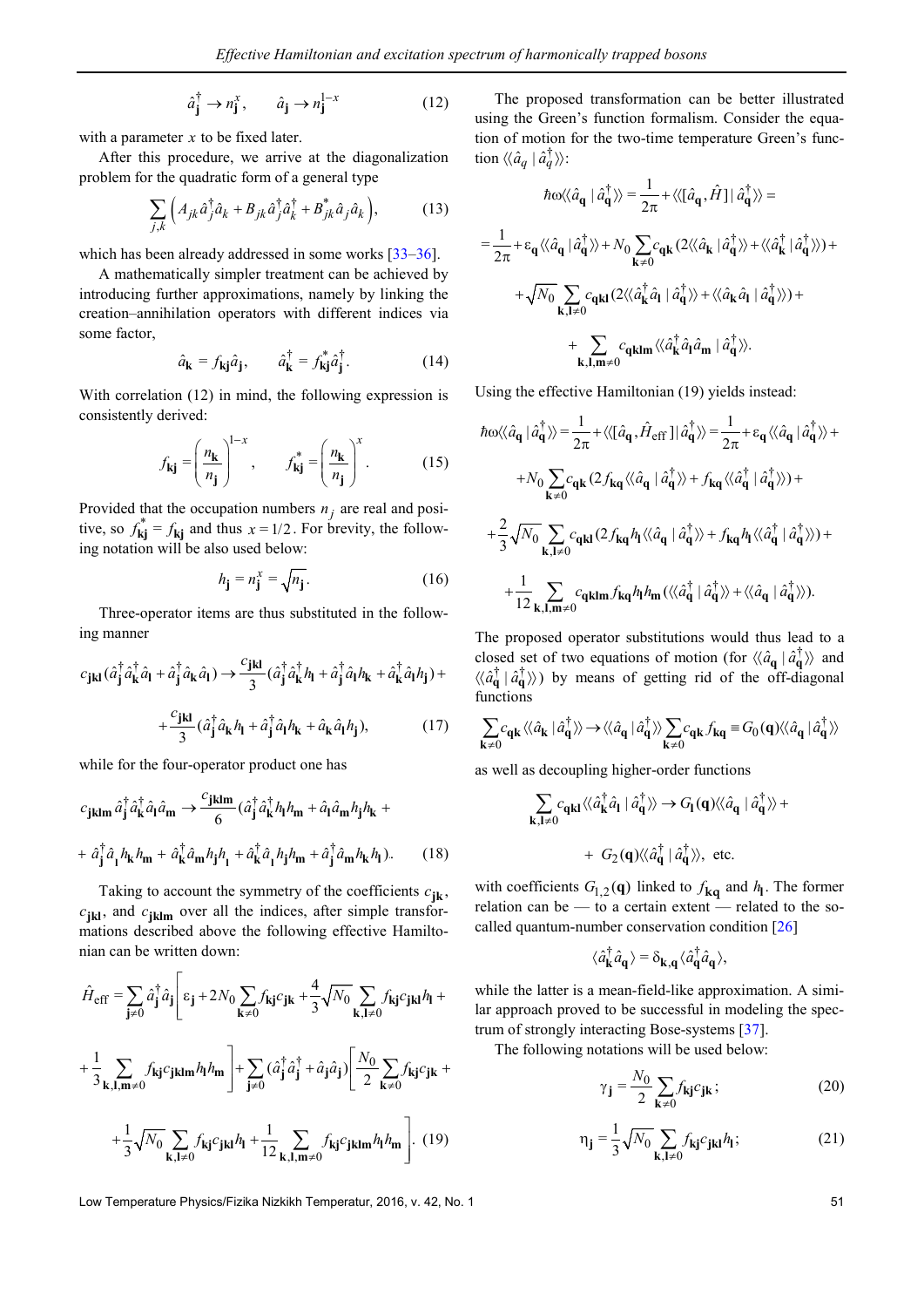$$
\varphi_{\mathbf{j}} = \frac{1}{12} \sum_{\mathbf{k}, \mathbf{l}, \mathbf{m} \neq 0} f_{\mathbf{k} \mathbf{j}} c_{\mathbf{j} \mathbf{k} \mathbf{l} \mathbf{m}} h_{\mathbf{l}} h_{\mathbf{m}}.
$$
 (22)

The Hamiltonian is thus the quadratic form

$$
\hat{H}_{\text{eff}} = \sum_{\mathbf{j} \neq 0} \{ (\varepsilon_{\mathbf{j}} + 4Q_{\mathbf{j}}) \hat{a}_{\mathbf{j}}^{\dagger} \hat{a}_{\mathbf{j}} + Q_{\mathbf{j}} (\hat{a}_{\mathbf{j}}^{\dagger} \hat{a}_{\mathbf{j}}^{\dagger} + \hat{a}_{\mathbf{j}} \hat{a}_{\mathbf{j}}) \} \quad (23)
$$

with

$$
Q_{j} = \gamma_{j} + \eta_{j} + \varphi_{j}, \qquad (24)
$$

which can be diagonalized using the standard Bogoliubov's *u*–*v* transform.

The operators in each mode (state) are expressed as

$$
\hat{a}_{\mathbf{j}} = u_{\mathbf{j}} \hat{b}_{\mathbf{j}} + v_{\mathbf{j}} \hat{b}_{\mathbf{j}}^{\dagger}, \qquad \hat{a}_{\mathbf{j}}^{\dagger} = u_{\mathbf{j}}^{*} \hat{b}_{\mathbf{j}}^{\dagger} + v_{\mathbf{j}}^{*} \hat{b}_{\mathbf{j}}.
$$
 (25)

From the bosonic commutator

$$
\left[\hat{a}_{\mathbf{j}}, \hat{a}_{\mathbf{j}}^{\dagger}\right] = 1\tag{26}
$$

requiring that off-diagonal products  $\hat{b}_j \hat{b}_j$  and  $\hat{b}_j^{\dagger} \hat{b}_j^{\dagger}$  are eliminated in the final expressions, the Hamiltonian diagonalizes to the form

$$
\hat{H}_{\text{eff}} = \sum_{\mathbf{j} \neq 0} E_{\mathbf{j}} \hat{b}_{\mathbf{j}}^{\dagger} \hat{b}_{\mathbf{j}}, \tag{27}
$$

where the elementary excitation spectrum is

$$
E_{\mathbf{j}} = \sqrt{\varepsilon_{\mathbf{j}}^2 + 8\varepsilon_{\mathbf{j}} Q_{\mathbf{j}} + 12Q_{\mathbf{j}}^2}.
$$
 (28)

Evaluation of the above expression cannot be done without specifying the functional dependence of  $f_i$  and  $h_i$ . On the other hand, the *c* coefficients (matrix elements of the potential energy operator) can be rewritten as follows:

$$
c_{jk} = c_{j_1k_1} \dots c_{j_Dk_D}, \qquad c_{jkl} = c_{j_1k_1l_1} \dots c_{j_Dk_Dl_D},
$$

$$
c_{jklm} = c_{j_1k_1l_1m_1} \dots c_{j_Dk_Dl_Dm_D}
$$
(29)

because the *D*-dimensional harmonic oscillator eigenfunctions are factorized into the one-dimensional ones.

#### **4. A one-dimensional problem**

To provide an example of calculations with the suggested effective Hamiltonian, a one-dimensional problem can be considered. For the harmonic oscillator of mass *m* and frequency ω, the eigenfunctions are

$$
|j\rangle = \frac{1}{\sqrt{2^j j!}} \left(\frac{m\omega}{\pi\hbar}\right)^{1/4} e^{-m\omega x^2/2\hbar} H_j \left(\sqrt{\frac{m\omega}{\hbar}} x\right),
$$
  

$$
j = 0, 1, 2, ..., \qquad (30)
$$

where  $H_i(\xi)$  is the Hermite polynomial.

Using the harmonic oscillator length

$$
a_{\text{ho}} = \sqrt{\frac{\hbar}{m\omega}}\tag{31}
$$

matrix elements  $(8)$ – $(10)$  are obtained in the form

$$
c_{jk} = \frac{g}{a_{\text{ho}}} \frac{1}{\sqrt{2^{j+k} j! k!}} \frac{1}{\pi} \int_{-\infty}^{\infty} e^{-2\xi^2} H_j(\xi) H_k(\xi) d\xi =
$$

$$
= \frac{g}{a_{\text{ho}}} \frac{1}{\pi \sqrt{2}} \frac{(-1)^{(j-k)/2}}{\sqrt{j! k!}} \Gamma\left(\frac{j+k+1}{2}\right).
$$
(32)

$$
c_{jkl} = \frac{g}{a_{\text{ho}}} \frac{1}{\sqrt{2^{j+k+l}} j!k!l!} \frac{1}{\pi} \int_{-\infty}^{\infty} e^{-2\xi^2} H_j(\xi) H_k(\xi) H_l(\xi) d\xi =
$$
  

$$
= \frac{g}{a_{\text{ho}}} \frac{1}{\pi^2 \sqrt{2}} \frac{1}{\sqrt{j!k!l!}} \Gamma\left(\frac{j+k-l+1}{2}\right) \Gamma\left(\frac{j-k+l+1}{2}\right) \times
$$
  

$$
\times \Gamma\left(\frac{k-j+l+1}{2}\right), \qquad (33)
$$
  

$$
c_{jklm} = \frac{g}{a_{\text{ho}}} \frac{1}{\sqrt{2^{j+k+l+m}} j!k!l!m!} \frac{1}{\pi} \times
$$
  

$$
\times \int_{-\infty}^{\infty} e^{-2\xi^2} H_j(\xi) H_k(\xi) H_l(\xi) H_m(\xi) d\xi =
$$
  

$$
= \frac{g}{a_{\text{ho}}} \frac{1}{\pi \sqrt{2}} \frac{(-1)^{(k-j+m-l)/2}}{\sqrt{j!k!l!m!}} \times
$$

$$
\times \frac{\Gamma\left(\frac{j+k+l-m+1}{2}\right)\Gamma\left(\frac{j-k+l+m+1}{2}\right)}{\Gamma\left(\frac{j-k+l-m+1}{2}\right)} \times \times 3F_2\left(\frac{-j, -l, \frac{k-j+m-l+1}{2};}{\frac{m-j-k-l+1}{2}, \frac{k-j-l-m+1}{2};}\right).
$$
 (34)

The integration can be made in a closed form as discussed, for instance, in [\[5](#page-6-3)[,38](#page-6-30)[–40\]](#page-6-31). In the above expressions,  $\Gamma(z)$ is Euler's gamma-function, and  ${}_{3}F_{2}(a_1, a_2, a_3; b_1, b_2; z)$  is the hypergeometric function. Note that indices in the *c* coefficients  $(j+k, j+k+l, \text{ and } j+k+l+m)$  must sum up to an even number otherwise the respective integrals are zero due to the parity property of the Hermite polynomial products.

Models for  $f_{kj}$  and  $h_j$  use the occupation numbers  $n_j$ :

$$
f_{kj} = \sqrt{\frac{n_k}{n_j}}, \qquad h_j = \sqrt{n_j}.
$$
 (35)

Generally, for harmonic oscillators

$$
n_j = \frac{1}{z^{-1}e^{\hbar\omega j/T} - 1},
$$
\n(36)

52 Low Temperature Physics/Fizika Nizkikh Temperatur, 2016, v. 42, No. 1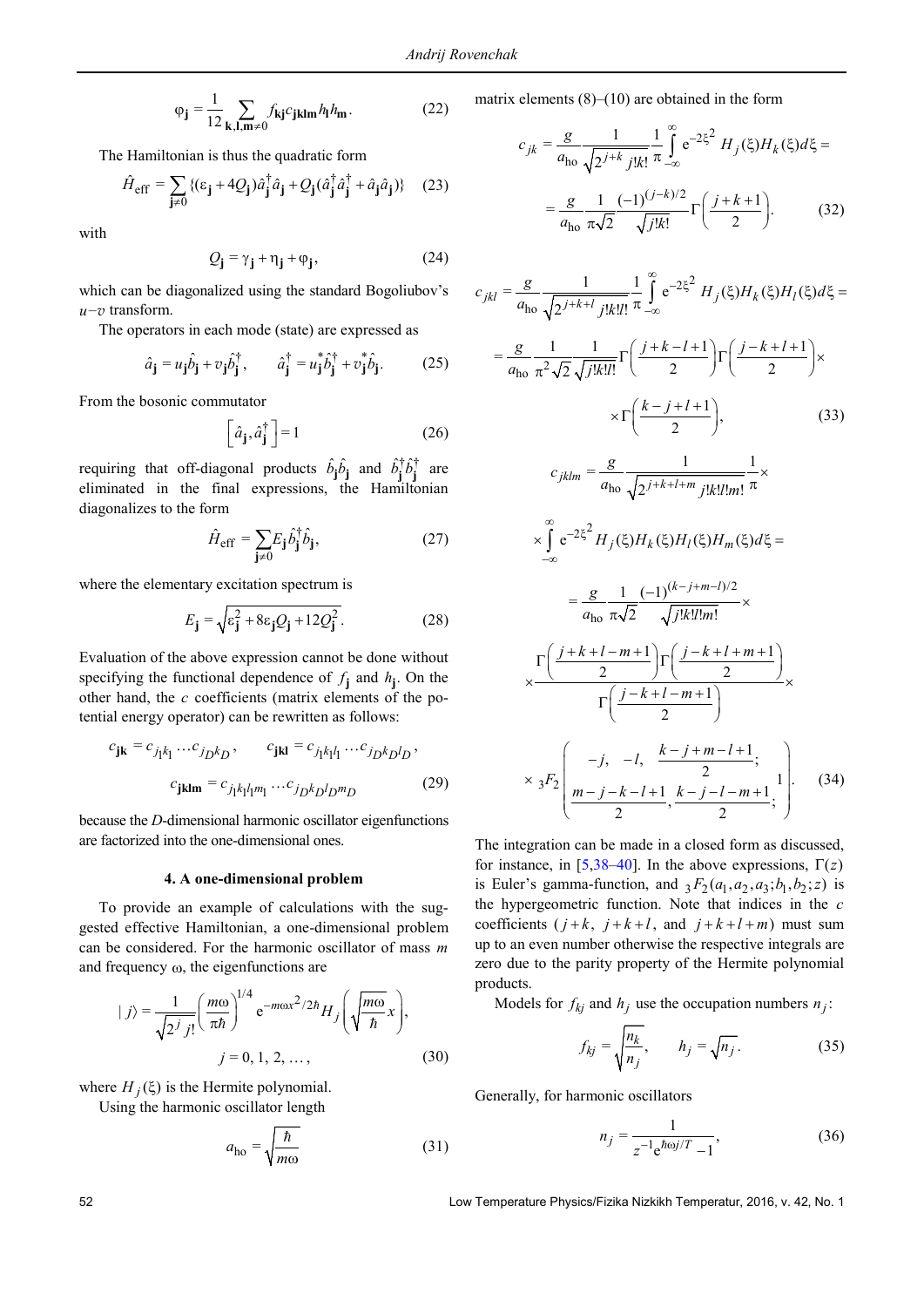and fugacity *z* can be approximately put unity at low temperatures corresponding to the BEC regime.

In the limit of  $\hbar \omega >> T$ ,

$$
n_j \simeq e^{-\hbar \omega j/T}.\tag{37}
$$

In most experiments with cold atomic gases an opposite condition is satisfied,  $\hbar \omega \ll T$ , cf. [\[3,](#page-6-2)[41\]](#page-6-32). It leads to

$$
n_j \simeq \frac{T}{\hbar \omega_j}.\tag{38}
$$

With this simple expression we will make numerical calculations below. Dependences of  $f_{ki}$  and  $h_j$  become thus:

$$
f_{kj} = \sqrt{\frac{j}{k}}, \qquad h_j = \sqrt{\frac{T}{\hbar \omega j}}.
$$
 (39)

This means in particular that there will be no temperature dependence in  $\gamma_j$  but corrections  $\eta_j$  and  $\varphi_j$  are proportional to  $\sqrt{T}$  and  $\tilde{T}$ , respectively.

At BEC, the occupation of the lowest level  $N_0$  approaches the total number of particles *N*, so we put  $N_0 = N$  is expressions for  $\gamma_i$  and  $\eta_i$  yielding

$$
\gamma_j = \frac{gN}{a_{\text{ho}}} \overline{\gamma}_j,\tag{40}
$$

$$
\eta_j = \frac{g}{a_{\text{ho}}} \sqrt{\frac{NT}{\hbar \omega}} \overline{\eta}_j, \tag{41}
$$

$$
\varphi_j = \frac{g}{a_{\text{ho}}} \frac{T}{\hbar \omega} \overline{\varphi}_j,\tag{42}
$$

where  $\overline{\gamma}_j$ ,  $\overline{\eta}_j$ , and  $\overline{\varphi}_j$  are dimensionless coefficients obtained by inserting Eqs. (32)–(34) with  $f_{kj}$  and  $h_j$  from (35) into one-dimensional analogs of Eqs.  $(20)$ – $(22)$ .

Spectrum (28) in one dimension with  $\varepsilon_i = \hbar \omega j$  becomes

$$
E_j = \hbar \omega j \sqrt{1 + 8 \frac{\gamma_j + \eta_j + \varphi_j}{\hbar \omega j} + 12 \left( \frac{\gamma_j + \eta_j + \varphi_j}{\hbar \omega j} \right)^2}.
$$
 (43)

Upon introducing dimensionless parameters,

$$
x = \frac{gN}{a_{\text{ho}}} \frac{1}{\hbar \omega}, \qquad y = \frac{T}{\hbar \omega N}, \tag{44}
$$

the spectrum yields

$$
= \hbar \omega_j \sqrt{1 + 8 \frac{x \overline{\gamma}_j + x \sqrt{y} \overline{\eta}_j + y \overline{\phi}_j}{j} + 12 \left( \frac{x \overline{\gamma}_j + x \sqrt{y} \overline{\eta}_j + y \overline{\phi}_j}{j} \right)^2}.
$$
\n(45)

 $E_i$  =

Numerical values of  $\overline{\gamma}_i$ ,  $\overline{\eta}_i$ , and  $\overline{\varphi}_i$  are shown in Table 1. Dependences of the energies of the first three levels  $j = 1, 2, 3$  on the values of *x* and *y* parameters are shown in Fig. 1.

Low Temperature Physics/Fizika Nizkikh Temperatur, 2016, v. 42, No. 1 53

Table 1. Values of dimensionless coefficients in Eqs. (40)–(42) depending on the level number *j*

| j                       | $\overline{\gamma}_i$ | $\overline{\eta}_i$ | $\overline{\varphi}_i$ |
|-------------------------|-----------------------|---------------------|------------------------|
| 1                       | 0,074987              | 0,020906            | 0,041237               |
| $\overline{c}$          | 0,049719              | 0,047775            | 0.073939               |
| $\overline{\mathbf{3}}$ | $-0,067169$           | 0,045062            | 0,087680               |
| $\overline{4}$          | $-0,044015$           | $-0,022696$         | 0.081353               |
| 5                       | 0,041606              | $-0.044378$         | 0,056191               |
| 6                       | 0,030211              | 0,005830            | 0,036522               |
| 7                       | $-0,023169$           | 0,030029            | 0,039952               |
| 8                       | $-0,018589$           | 0,000509            | 0,049381               |
| 9                       | 0,012314              | $-0,017838$         | 0.045257               |
| 10                      | 0,010780              | $-0.001987$         | 0.035160               |
| 11                      | $-0.006394$           | 0,009961            | 0.033071               |
| 12                      | $-0,006034$           | 0,001827            | 0,036096               |
| 13                      | 0.003288              | $-0,005385$         | 0,031684               |
| 14                      | 0,003311              | $-0,001339$         | 0,031684               |
| 15                      | $-0.001702$           | 0,002872            | 0,029970               |
| 16                      | $-0,001815$           | 0,000955            | 0,030215               |
| 17                      | 0,000929              | $-0,001549$         | 0,029776               |
| 18                      | 0.001035              | $-0,000784$         | 0,028471               |
| 19                      | $-0,000590$           | 0,000883            | 0.027376               |
| 20                      | $-0,000678$           | 0,000844            | 0,026641               |
| 25                      | 0,000843              | $-0,000360$         | 0.023545               |
| 30                      | 0,001743              | $-0,004430$         | 0.023388               |
| 50                      | 0,007818              | 0,000009            | 0,025675               |
| 100                     | $-0,000160$           | 0,000125            | 0,000214               |

Note that when *x* reaches values above 2, an intersection of the energies  $E_2$  and  $E_3$  occurs. A similar behavior is possible for some other levels since  $\overline{\gamma}_i$  and  $\overline{\eta}_i$  can have both positive and negative values.

Obviously, the validity of the approximation decreases for items containing  $\eta_i$  and even more for  $\varphi_i$  terms because of number of simplifications applied, in comparison with the  $\gamma$ <sub>*j*</sub> term.



*Fig. 1.* (Color online) Energies of the first three excited levels  $E_1, E_2, E_3$  (vertical axis, in  $\hbar \omega$  units) given by Eq. (45) as functions of the *x* and *y* parameters (44). Red surface is  $E_1$ , green sufrace is  $E_2$ , and blue surface is  $E_3$ . Grey-shaded planes correspond to noninteracting oscillator energies  $\varepsilon_1, \ldots, \varepsilon_4$ .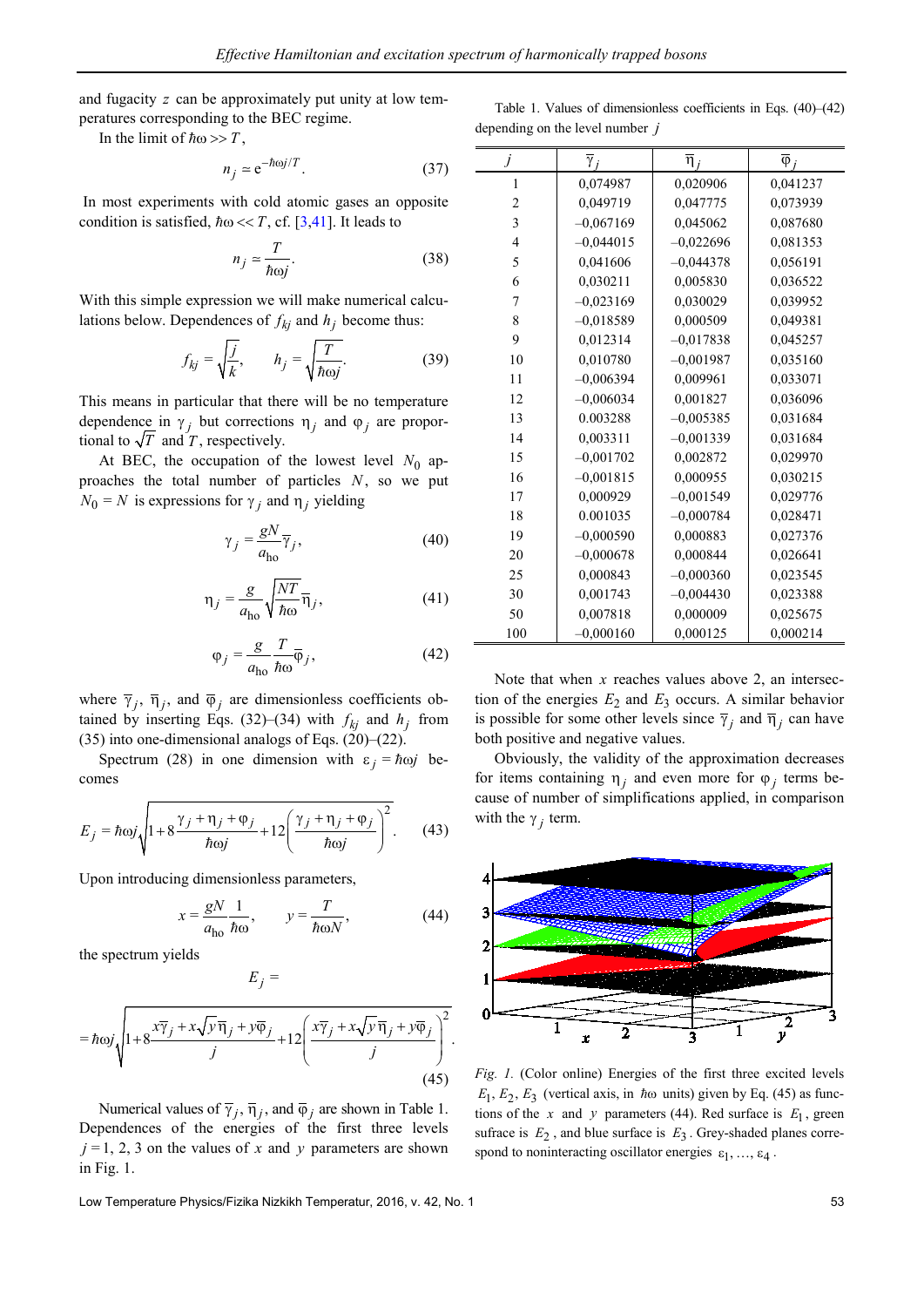#### **5. A binary Bose mixture**

Weakly-interacting Bose mixtures confined in harmonic traps became a subject of experimental and theoretical studies recently, e. g., mixture of ytterbium bosonic isotopes [\[42](#page-6-33)[,43\]](#page-6-34) or rubidium with some other elements [\[44\]](#page-6-35), see also [\[45\]](#page-6-36).

Let the system contain two boson species, *a* and *b*, being characterized by coupling constants  $g_a$ ,  $g_b$ , and  $g_{ab}$ , the latter corresponds to the inter-species interaction. The one particle problems remain the same for each species:

$$
\hat{H}_{1a} = \hat{H}_{0a} + U_a; \qquad \hat{H}_{1b} = \hat{H}_{0b} + U_b, \tag{46}
$$

where the non-interacting oscillator Hamiltonians are

$$
\hat{H}_{0a} = \hat{K}_a + V_a; \qquad \hat{H}_{0b} = \hat{K}_b + V_b \tag{47}
$$

with trapping potentials

$$
V_a(\mathbf{x}) = \frac{m_a}{2} \left( \omega_1^2 x_1^2 + \dots + \omega_D^2 x_D^2 \right);
$$
  

$$
V_b(\mathbf{x}) = \frac{m_b}{2} \left( \omega_1^2 x_1^2 + \dots + \omega_D^2 x_D^2 \right)
$$
(48)

and the interaction items are

$$
U_a = g_a \delta(\mathbf{x}); \quad U_b = g_b \delta(\mathbf{x}); \quad U_{ab} = g_{ab} \delta(\mathbf{x}). \quad (49)
$$

In the occupation number formalism we obtain:

$$
\hat{H} = \sum \hat{H}_{1a} + \sum \hat{H}_{1b} + \sum U_{ab} =
$$

$$
= \sum_{n_a} \varepsilon_{n_a} \hat{a}_{n_a}^{\dagger} \hat{a}_{n_a} + \sum_{n_a} \varepsilon_{n_b} \hat{b}_{n_b}^{\dagger} \hat{b}_{n_b} + U,
$$
(50)

where the unidexed sums run over all the relevant particles and *U* is the total potential energy in the system. The following Hamiltonian is thus of special interest:

$$
\hat{H}' = \sum_{mn} \left( A_{mn} \hat{a}_m^{\dagger} \hat{a}_n + B_{mn} \hat{b}_m^{\dagger} \hat{b}_n + C_{mn} \hat{a}_m^{\dagger} \hat{a}_n^{\dagger} + C_{mn}^* \hat{a}_m \hat{a}_n + \right.
$$

$$
+ D_{mn} \hat{b}_m^{\dagger} \hat{b}_n^{\dagger} + D_{mn}^* \hat{b}_m \hat{b}_n + F_{mn} \hat{a}_m^{\dagger} \hat{b}_n^{\dagger} + F_{mn}^* \hat{a}_m \hat{b}_n + \right.
$$

$$
+ G_{mn} \hat{a}_m^{\dagger} \hat{b}_n + G_{mn}^* \hat{b}_m^{\dagger} \hat{a}_n \right), \tag{51}
$$

which is obtained by getting rid of three- and fouroperator products as described in Sec. 3. A diagonalized Hamiltonian

$$
H'' = \sum_{j} E_j \hat{\xi}_j^{\dagger} \hat{\xi}_j = \sum_{m} E_m^{(\alpha)} \hat{\alpha}_m^{\dagger} \hat{\alpha}_m + \sum_{n} E_n^{(\beta)} \hat{\beta}_n^{\dagger} \hat{\beta}_n \quad (52)
$$

сan be obtained by a direct application of the diagonalization procedure similar to that discussed in papers [\[33–](#page-6-27)[36\]](#page-6-28). It is technically complicated and involves nonlinear equations for infinite-size matrices; a perturbative solution might be a good alternative.

On the other hand, the procedure from Sec. 3 can be applied leading to

$$
\hat{H}'' = \sum_{j} \hat{h}_j,\tag{53}
$$

where the diagonalization of the quadratic form in each mode  $\hat{h}_j$  is nothing but the problem reducing to a biquadratic equation.

For a simplified expression representing a single mode

$$
\hat{h} = \varepsilon_a \hat{a}^\dagger \hat{a} + \varepsilon_b \hat{b}^\dagger \hat{b} +
$$
  
+  $\lambda_a (4 \hat{a}^\dagger \hat{a} + \hat{a}^\dagger \hat{a}^\dagger + \hat{a}\hat{a}) + \lambda_b (4 \hat{b}^\dagger \hat{b} + \hat{b}^\dagger \hat{b}^\dagger + \hat{b}\hat{b}) +$   
+  $\lambda_{ab} (\hat{a}^\dagger \hat{b} + \hat{a}\hat{b}^\dagger),$  (54)

where  $\lambda_a$ ,  $\lambda_b$ , and  $\lambda_{ab}$  are linked to interaction parameters  $g_a$ ,  $g_b$ , and  $g_{ab}$  as well as contain some effective contributions from simplifications of the original Hamiltonian, one can obtain easily two branches of the excitation spectrum:

$$
E^{(1,2)} = \sqrt{p/2 \pm \sqrt{p^2/4 - q}}
$$
 (55)

with

 $p = (\varepsilon_a + 4\lambda_a)^2 + (\varepsilon_b + 4\lambda_b)^2 - \lambda_a^2 - \lambda_b^2 + 2\lambda_{ab}^2$  (56)

and

$$
q = (\varepsilon_a + 4\lambda_a)^2 (\varepsilon_a + 4\lambda_a)^2 -
$$

$$
-\lambda_a^2 (\varepsilon_b + 4\lambda_b)^2 - \lambda_b^2 (\varepsilon_a + 4\lambda_a)^2 - \lambda_a^2 \lambda_b^2 -
$$

$$
-2\lambda_{ab}^2 (\varepsilon_a + 4\lambda_a)(\varepsilon_b + 4\lambda_b) - 2\lambda_a \lambda_b \lambda_{ab}^2 - \lambda_{ab}^4. \quad (57)
$$

### **6. Discussion**

In summary, an approach was proposed for obtaining an effective Hamiltonian for bosonic systems in a harmonic trap. An approximation consisting in the substitution of the off-diagonal creation–annihilation operator products,  $\hat{a}_{\mathbf{k}}^{\dagger} \hat{a}_{\mathbf{i}} \rightarrow f_{\mathbf{k} \mathbf{i}} \hat{a}_{\mathbf{i}}^{\dagger} \hat{a}_{\mathbf{i}}$  and alike, gave the possibility to diagonalize the Hamiltonian in a mathematically simple fashion and to calculate the elementary excitation spectrum. The factors  $f_{\bf k j}$  were related to the occupation numbers. Other models, beyond a simple dependence in the  $T \gg \hbar \omega$  limit considered here, could be tested in subsequent works.

A more consistent approach to derive the expressions for  $h$ **j** and  $f$ **kj** would require solving a variational problem similar to the Gross–Pitaevskii one but being of a higher order. The most straightforward way is to make a decomposition of the operator *a*ˆ into a non-operator part *h* and a small correction  $\hat{\alpha}$ , that is  $\hat{a} = h + \hat{\alpha}$ . It was not addressed in this paper due to significant mathematical complications, which were in contradiction with the idea of intended effective simplification of the diagonalization problem. Such a systematic analysis requires a separate study, while the results of the present paper allow for making computations with different expressions for  $h_i$  and  $f_{ki}$ .

54 Low Temperature Physics/Fizika Nizkikh Temperatur, 2016, v. 42, No. 1